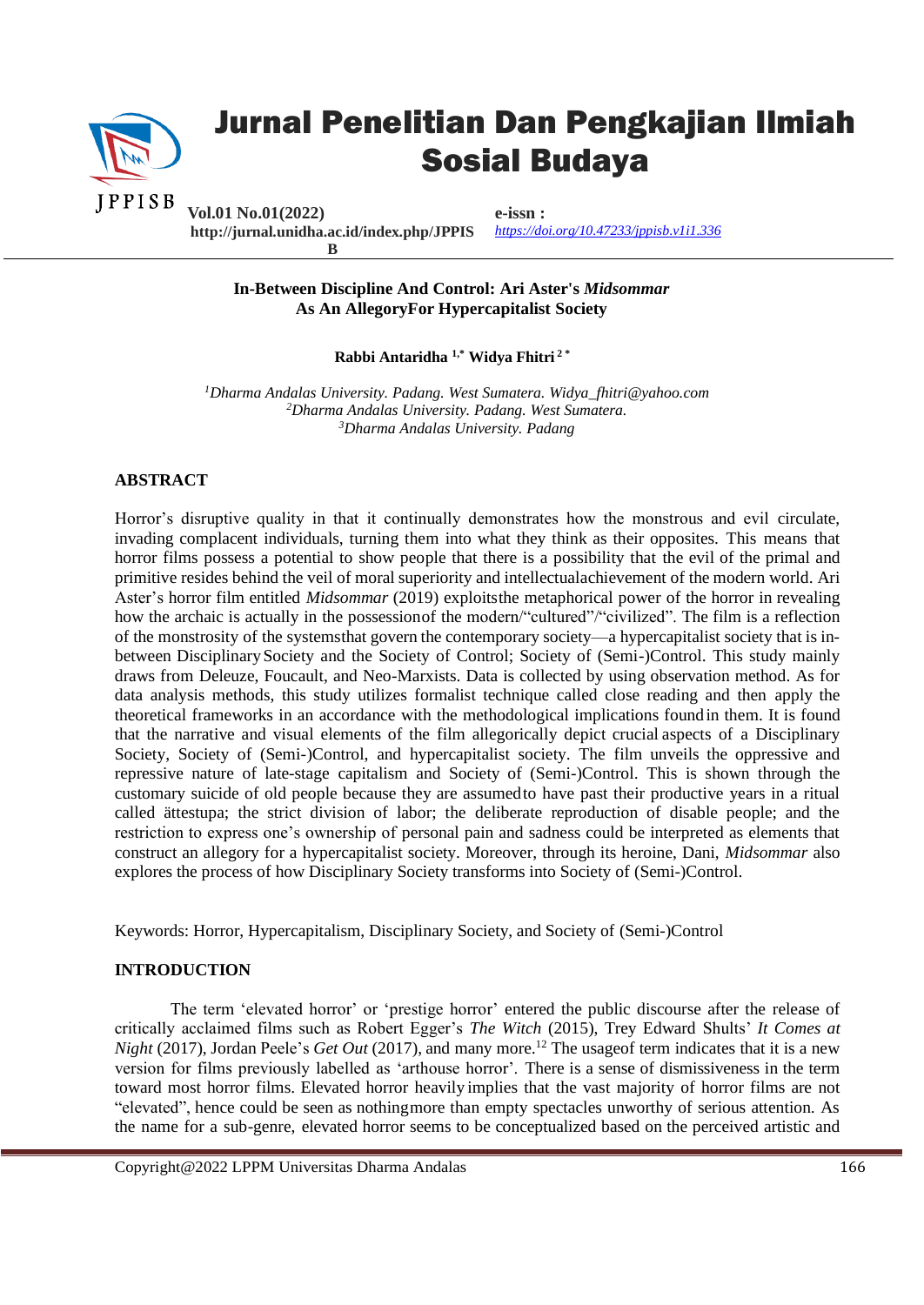intellectual merit of certain horror films, which is impractical and reflects an ambition for cultural hegemony ofthe people who coined and welcome the term. Consequently, it created quite a stir in the worldof cinema. A number of non-academic film critics sees the term as problematic and exuding anelitist sentiment aimed at establishing an arbitrary line between highbrow and lowbrow horror cinema.<sup>3</sup> However, while the term is very questionable and can be easily dismissed as an attemptto institutionalize certain cultural authority, films categorized as elevated horror normally differentiate themselves from mainstream horror films—especially those produced by giant studios in Hollywood—in regards to how they utilize horror tropes and imageries. "Typical" horror films produced in Hollywood functions primarily as a source for escapist entertainmentwith a limited trace of cultural and political awareness. This is in an accordance with the mainreason of their production; as commodities for generating profit. In order to fulfil this purpose,Hollywood-made horror films need to abandon ideas that challenge the status quo. Ideas that provoke their audience to re-evaluate their sense of morality and conception of the world would minimize the films' ability to tap into their audience's primal fear that is responsible for the production of escapist pleasure. Hence, they often use tropes such as 'underdeveloped minority characters', 'promiscuous girls die earlier', and 'death by sex' that only reproduce internalized and institutionalized anti-black racism, misogynistic belief, and puritan phobia respectively.

In contrast, elevated horror films are said to veer from mere regurgitating horror film tropes for the sake of instant entertainment. Unlike stereotypical horror films, elevated horror films are seen approvingly for their (perceived) intellectual ambition along with its social and political awareness. Peele's *Get Out*, for instance, could be interpreted as a film that offers an allegorical exploration and social commentaries on the subject of cultural appropriation. The film presents an intimate look at the paralyzing effects of the colonization of a marginalized group's culture by people from the dominating culture. It shows that cultural appropriation is the equivalent of reducing a complex individual into their exteriority, erasing their multifacetedidentity, and then presenting them in a monolithical image created by a prevailing oppressive group. Similarly, *Antichrist* (2009)—a film directed by a renowned arthouse director, Lars vonTrier—could be construed as a site for meditation and a provocative artistic expression that invites its audience to contemplate on the enduring nature of misogynistic discourse in a patriarchal society. Despite its heroine's literacy and academic involvement on the subject of misogyny, she ultimately succumbs into misogynistic beliefs after struggling with navigating her grief and guilt.

Apparently, a sweeping generalization regarding the philosophical, social, and cultural importance/unimportance of elevated horror and "typical" horror films requires a more persuasive argument than a couple of assertions. Moreover, as claimed by Derrida (in Lucy, 2004: 12), deconstruction disturbs the authority of the "is". This means that all texts (includingfilms) are subjects to a deconstructive force. There is no text that has not already deconstructedits own totality. Based on this, a favourable interpretation that highlights elevated horror's social and cultural importance due to its assumed enlightening qualities could be put into question. For example, Peele's *Get Out* could be criticized for its monochromatic portrayal of cultural appropriation phenomenon. There is a case to be made about the absent of complex interaction between the metaphorical victims and perpetrators of cultural appropriation in the film. On the other hand, since subjectivity is a part of interpretation and a text cannot fully control how readers or audience formulate/interpret it, a typical Hollywood-made can be morethan a source of mindless escapist entertainment for certain individuals. Thus, arguing for or against elevated or mainstream horror's intellectual merit appears to be an unfruitful endeavour.

The fascinating part of the emergence of the term elevated horror and its implications rests on their potential to incite discussions about the nature of the horror, the connection between the horror and pleasure, and questions about the effectiveness of the horror as a tool for communication. As problematic as it is, elevated horror's implied dismissal of the majorityof horror films as, at least, escapist is not based on pure fantasy. According to Francis (2013:15), fear is horror's main ingredient whose value as commodity is indisputable, which could be observed in how it is marketed in haunted houses, advertisement, books, TV series, and films. He (2013: 11) also claims that "the horror genre exploits fear unlike any emotion that other genres try to elicit in viewers".

Perhaps it is the immediacy of fear and the pleasure associated with it that make fear asone of a few capitalists' favorite commodities to exploit. It has an extremely visceral quality that seems to speak directly to its audience's primal mind. The directness of fear in horror filmsis magnified by the physical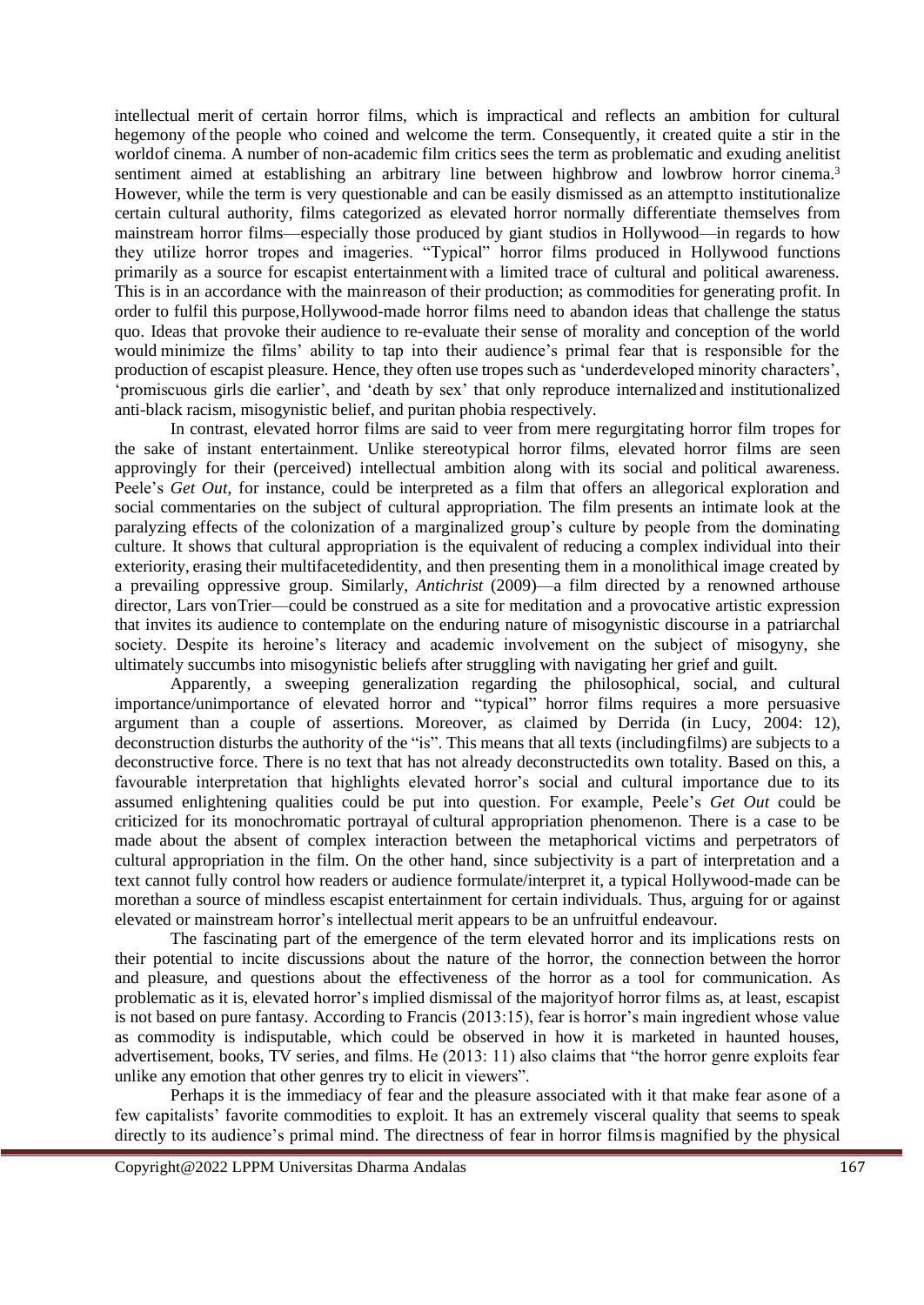elements frequently used by the genre. Badley (1995: 11) says that horror is "the most physiological of genres—with the possible exception of pornography". Fearis so immersive that it momentarily dissolves The Self into a formless entity, unaware of its existence. There is a pleasure in being able to quickly disappear into a void. As suggested by Cioran (1993: 106), nothingness is very likely to be our home instead of exile. This is probablywhy fear or, to be exact, its effect could give birth to certain type of pleasure. In addition, pleasure generated by fear in horror films might be caused by the fact that there is a realizationthat the inevitable danger implied by the fear is not real. Thus, what left are only thrilling and exciting experiences.

The qualities of fear seem to prohibit horror films from stimulating non-primal reactions from their audience. Yet, the type of horror films labelled as elevated or arthouse horror proves the opposite. Horror films have the ability to venture beyond merely providing their audience with momentary pleasures.

The material and the sensual consistently employed in horror films can become commanding forces in regards to making audience take a few steps back and reassess their belief system or conception of the world. This idea is related to the way humans think and reason. According to Kövecses (2010: 7), "our experience with the physical world serve as a natural and logical foundation for the comprehension of more abstract domains". In other words, humans heavily rely on metaphors in understanding unfamiliar or new ideas and concepts. Lakoff and Johnson (in Kövecses, 2010: x) state that metaphor is used "…to understand certain concepts…", and it is "…an inevitable process of human thought and reasoning". Since metaphorical language and thought emerge from humans' empirical experiences—as proposed by cognitive linguists,<sup>4</sup> the physiological nature of horror films makes it as one of better mediums to communicate certain ideas to their audience or provoke their audience to ruminate on certain ideas.

# **2. RESEARCH METHOD**

# **2.1Data Collection Method**

The data collection method of this study is observation method. Faruk (2012: 168-169)states that observation method is conducted through observing all of texts related to the main object of the study as required by the choosen theoretical framework. The primary object of the study is Ari Aster's *Midsommar.* Hence, it is a requirement that this study collects the datafrom the film. Narrative elements such as characters, diction, plot, themes, settings, symbolism,and point of view found in the film are some of the data that will be employed as the main objects of analysis. However, since film has a distinctive feature from literary works, this studymust consider cinematic languages such as frame, shot, scene, camera angle, color filter, foleyas the other primary data to be analyzed. Futhermore, due to the the fact that this study treats the film as an allegory (extended metaphor) for a phenomenon that exists in the reality, this study will have to include secondary sources that are related to the phenomenon such as texts discussing the phenomenon in details.

# **2.2 Data Analysis Method**

In analyzing the film, this study will apply formalist concept of 'close-reading' in orderto be able to translate the literary devices and cinematic languages used in the film. Accordingto Guerin *et. al* (2005: 93-94), close reading or intensive reading requires sensitivity regarding the denotative, connotative, complex, and multiple meanings of words in a text. Context becomes of a crucial significance in close reading. Having an extended knowledge about wordsused in a text or certain parts of a text as well as willingness to explore the labyrinthine path tomeaning(s) that a text suggests are the foundations of close reading. For example, a bright filter is usually employed to communicate happiness, bliss, or freedom in a film. Nevertheless, the contextuality of language, including cinematic language, opens the possibility that the bright filter could mean the opposite of happiness, bliss, or freedom.

After conducting the ground level interpretation by using close reading, the analysis will move on to the discursive content of the film, exploring how and to what extent it functionsas an allegory for a hypercapitalist society that is in-between Disciplinary Society and Societyof Control. This study, then, will attempt to identify the elements found in the film that fit withthe characteristics of the working of hypercapitalism, Disciplinary Society, and Society of Control. Neo-Marxist's ideas on a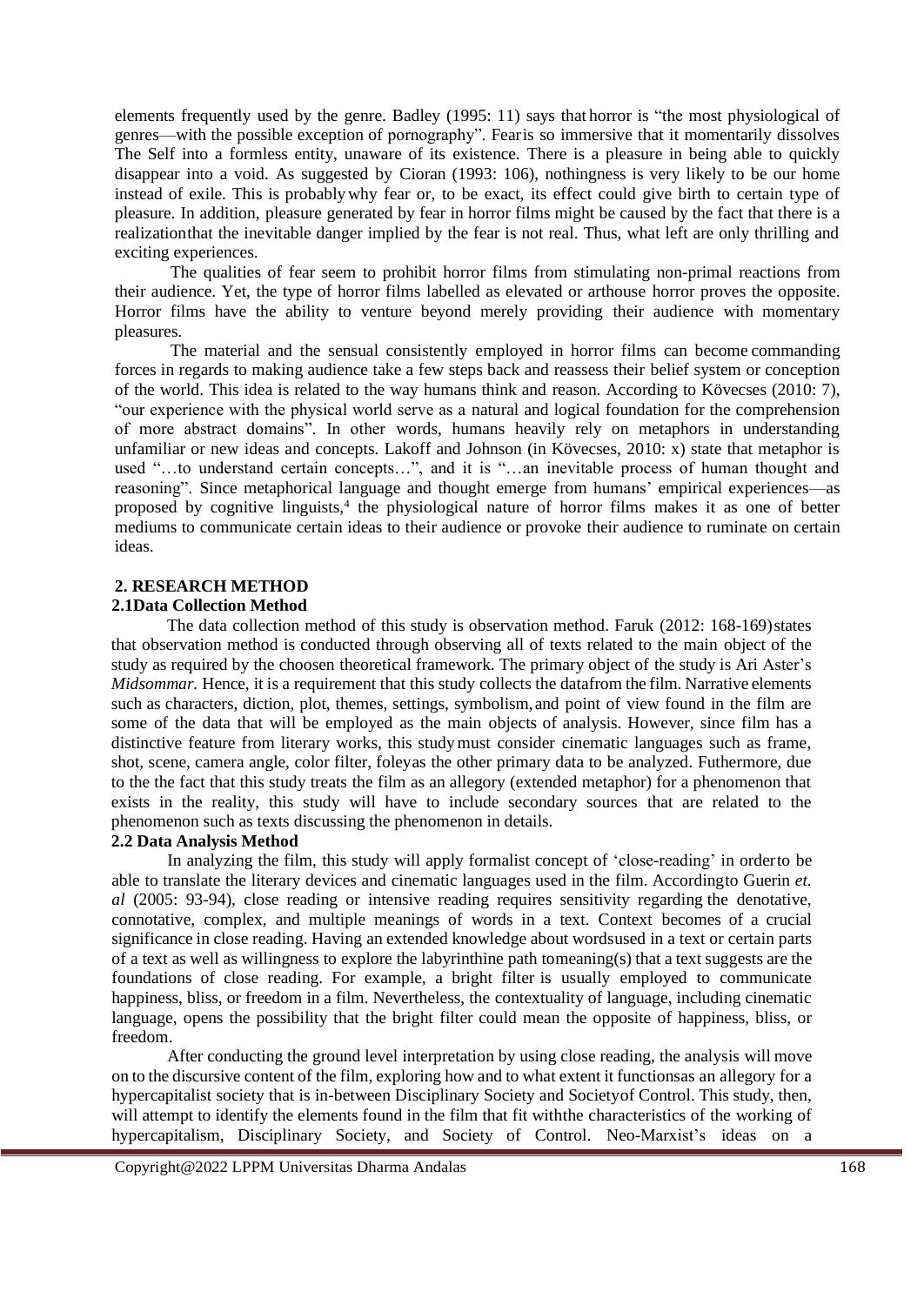hypercapitalist society along with Foucault and Delueze

conceptions of surveillance will dictate the entirety of the analysis. However, since Foucault and Deleuze did not experience, observe, and comment on the radical technological transformation in the last 20 years, this study will also try to investigate the expandability of their theories in explaining the relationship between the current state of information technologyand the structure of today's society. Naturally, the investigation will be conducted within the context of allegorical elements found in *Midsommar.*

# **3. RESULTS AND DISCUSSION**

#### **From Disciplinary Enclosures into a Hypercapitalist Semi-Open Space**

Looking at the state of today's world, it is relatively not inaccurate to claim that deleuzian Society of Control—that also implies the existence of hypercapitalist society—has manifested itself in its definitive final form. The long-standing existence of free-floating control of giant corporations along with the commanding power of the stock market and stakeholders in the economy are quite approving of the claim. This is also supported exceedingly by; the heavy reliance of "first world" countries on "third world" countries to produce the majority of consumers' products; the pervasivity of governing and surveilling bodies that give the impression of having reached the level of omniscience; the seemingly explorable infinite spaceof the digital world; and the use of big data gathered from people's activities in the cyberspaceto dividuate them.

However, it would be remiss to ignore the fact that enclosures—whose existence were essential in Disciplinary Society—are losing their footing in the contemporary world as hegemonic forces in a system of subjugation. Despite the proliferation of the Internet, which could potentially reduce or even eliminate the significance of enclosures and give way to the emergence of quasi-omnipresent and quasi-omnipotent corporations, disciplinary spaces such as schools, factories, offices, and prisons are still being relied on. For instance, a *Forbes'* contributor, Bendor-Samuel (2021), reported that most of Fortune 500 CEOs and some seniorleaders of large enterprises wanted their workers to be fully back to office sooner due to irreplaceable benefits of working in office. He (ibid) said that the CEOs and senior leaders viewed that "a high-productive work culture" proves to be challenging to maintain outside of office.

Thus, although the current level of information technology allows for massive and allencompassing surveillance by corporations, panopticonic structure of enclosures like office spaces lend themselves to a more practical mode of subjugation, resulting in a more controlledand discipline group of people. Moveover**,** one cannot deny the vital role played by schools inplanting the seed of obedience in the masses in the current time. Schools make sure that ideological perspectives of hypercapitalism become "common sense", minimizing the birth of various degree of class consciousness and producing an army of "commonsensical" people who are unable to even imagine structural flaws in hypercapitalist system.

It can be concluded that Society of Control has not reached its ultimate form that meets Deleuze theoretical description. Yet, it is very likely that today's society is not Society of Control in its early infant state that is still profoundly at the mercy of disciplinary enclosures. Current society is one that occupies a space in-between disciplinary and controlling space.

This is the type of society that is being portrayed allegorically by *Midsommar*. Furthermore, the film also lays out—mainly through its setting, plot, and heroine's arch—the difference between Disciplinary Society and Society of (Semi-)Control, the in-between society,along with how the former transforms into the latter.

#### **Constricting Enclosures**

*Midsommar* begins with what appears to be a painting (Fig.01) displaying an artistic representation of the main events that would be presented later in the film. The painting could be divided into five sections, from left to right, reflecting the film's five-acts structure. In regards to this study, it also functions as a still representation of the differences between Disciplinary Society and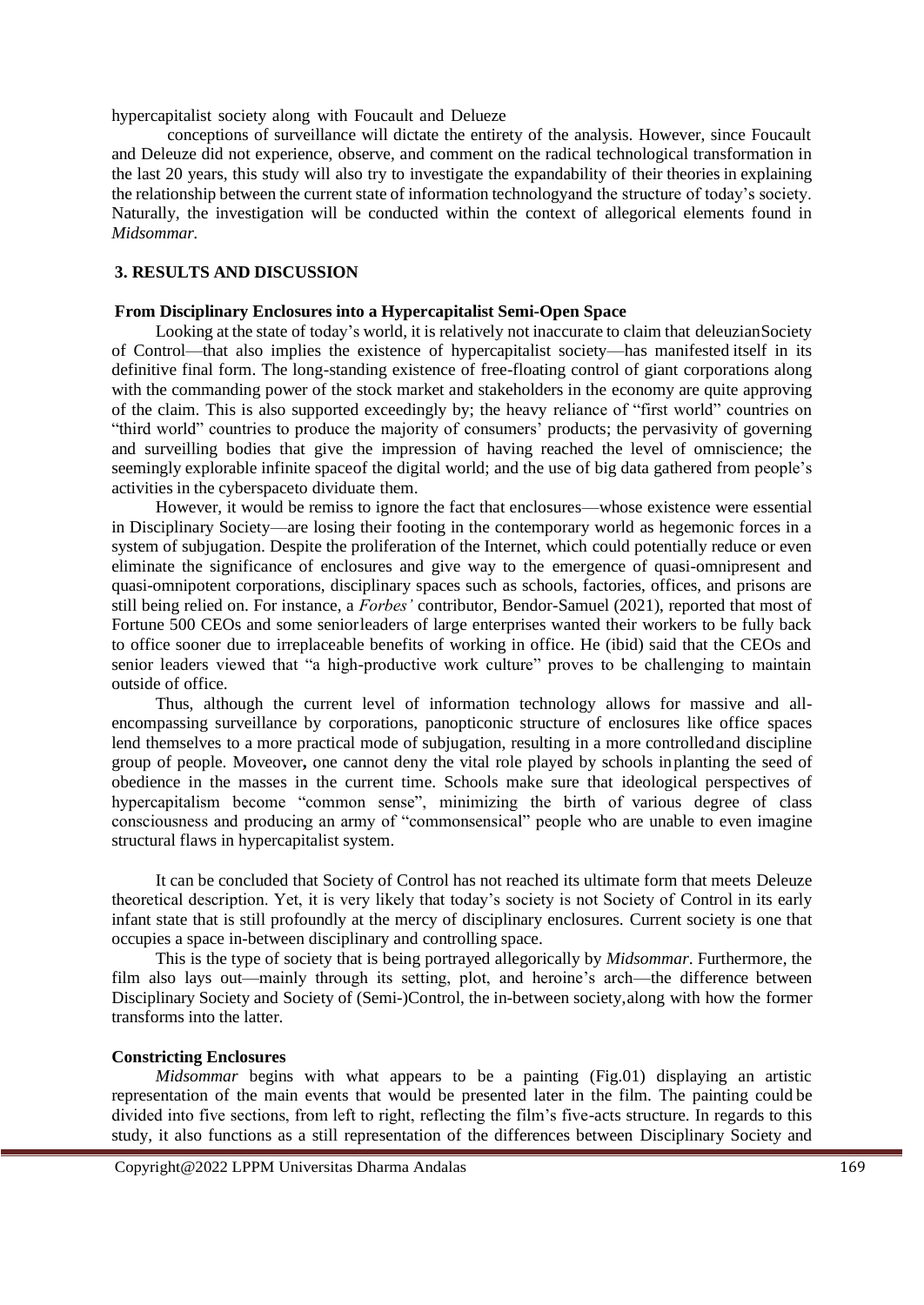Society of (Semi-)Control.

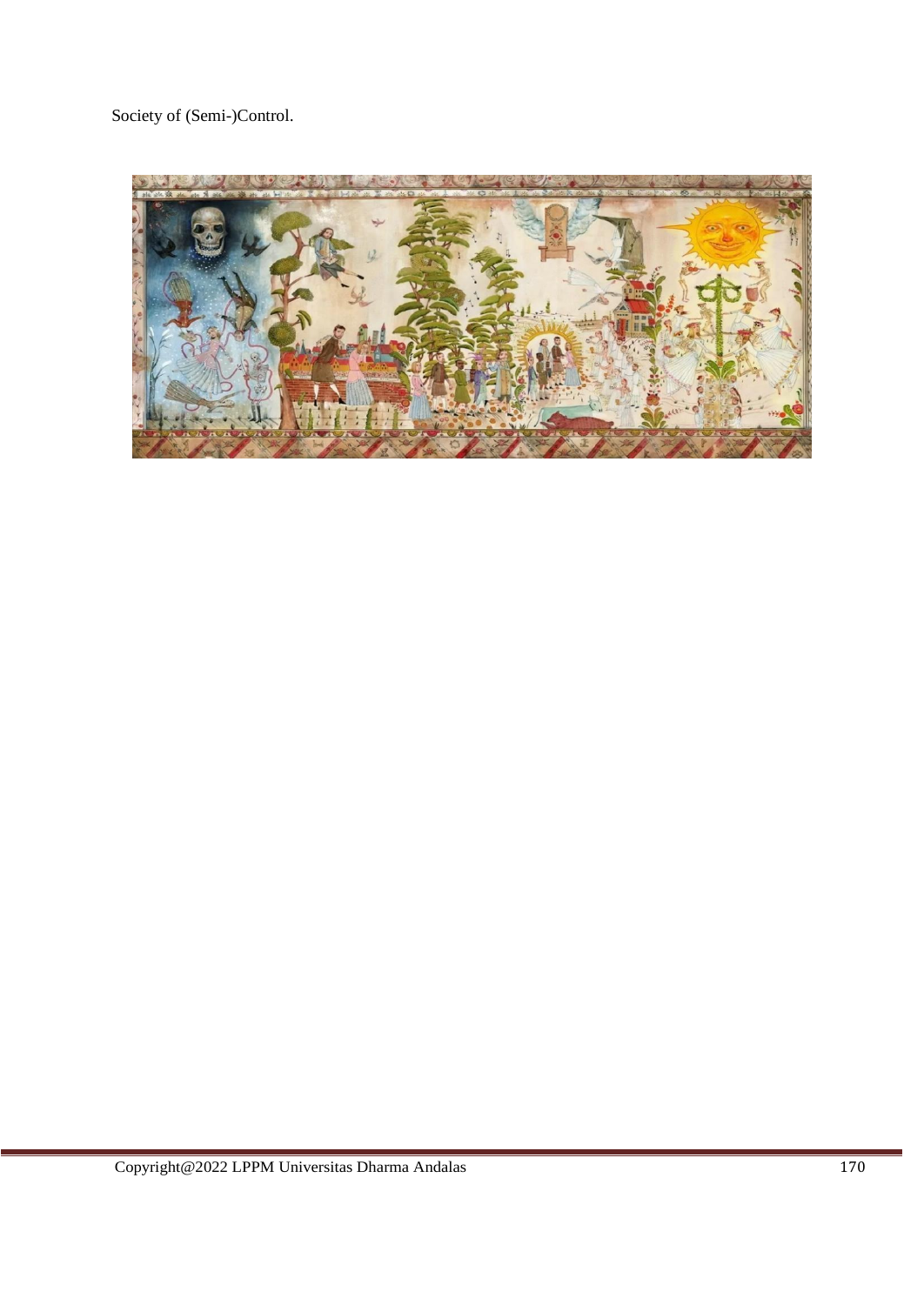# *Fig.01. The painting being displayed in the the very first few frames of the film.*

The first section of the painting, left side, is an abstraction of the first main event of the film; the tragic death (multiple murder-suicide) of Dani's entire core family members, her sisterand both parents. This event is represented in the painting by; three seemingly floating dead/unconscious bodies (Dani's sister and parents) and one skeleton being connected to a pipe; a living woman (Dani) in the middle who is surrounded by the seemingly dead/unconscious bodies and the skeleton; two black birds that seem to be diving diagonally on the upper left and right; and a giant skull, onimnuously overlooking the people below. The giant skull could be interpreted as the all-seeing eye that ensures order in a panopticonic enclosure of Disciplinary Society. Skull is frequently used as a symbol of death or looming horrific consequence. This makes the artistic representation of panopticonic all-seeing eye in the form of a giant skull in the painting quite fitting due to the fact that, in Disciplinary Society,fear of punishment is the intended effect of panopticonic structure (making people aware that "big brother" is observing). The skeleton in the lower part of the first section of the painting can be said to be an agentof the panopticonic all-seeing eye represented by the giant skull hovering above all entities. It is portrayed as the only entity who is standing on the ground, emphasizing its possession of control of its body and movements. This stands in contrast with how other entities in the lowerpart of the painting, especially Dani, is depicted. Dani is floating above the ground, visibly lacking an ability to fully control her body in order to stand firmly on the ground. Her body isportrayed to be powerless, similar to the liveless bodies that surround hers. However, unlike the dead bodies, Dani appears to be less uncoordinated. It is a metaphorical portrayal for how constricting enclosures in Disciplinary Society are.

The allegorical representation of Disciplinary Society continues in the first part of the film after the display of the painting. The film is set in two main setting, which is considered to represent Disciplinary Society and Society of (Semi-)Control. The first setting is a relatively contemporary America, which is utilized heavily to exemplify characteristics of Disciplinary Society regardless of the fact that it has already transformed into Society of (Semi-)Control in the real world. This problematic interpretive hurdle is renderred irrelevant due to the fact that this study is treating the film as an allegory. The second setting is rural Hälsingland in Sweden, home to The Hårga people, representing Society of (Semi)Control.

As discussed before, Disciplinary Society is primarily typified by its dependant on multiple enclosures that regulate, restrict, and discipline its members in order for it to function.In the allegorical context of the film, this is symbolized through the use of a number of constricting enclosures. The events that take place in America are always inside enclosures, restricting movements and expressions. Dani, her boyfriend, and her boyfriend's circle of friends are shown to be moving from one enclosure to the next when they are in America (Fig.02).



Copyright@2022 LPPM Universitas Dharma Andalas 171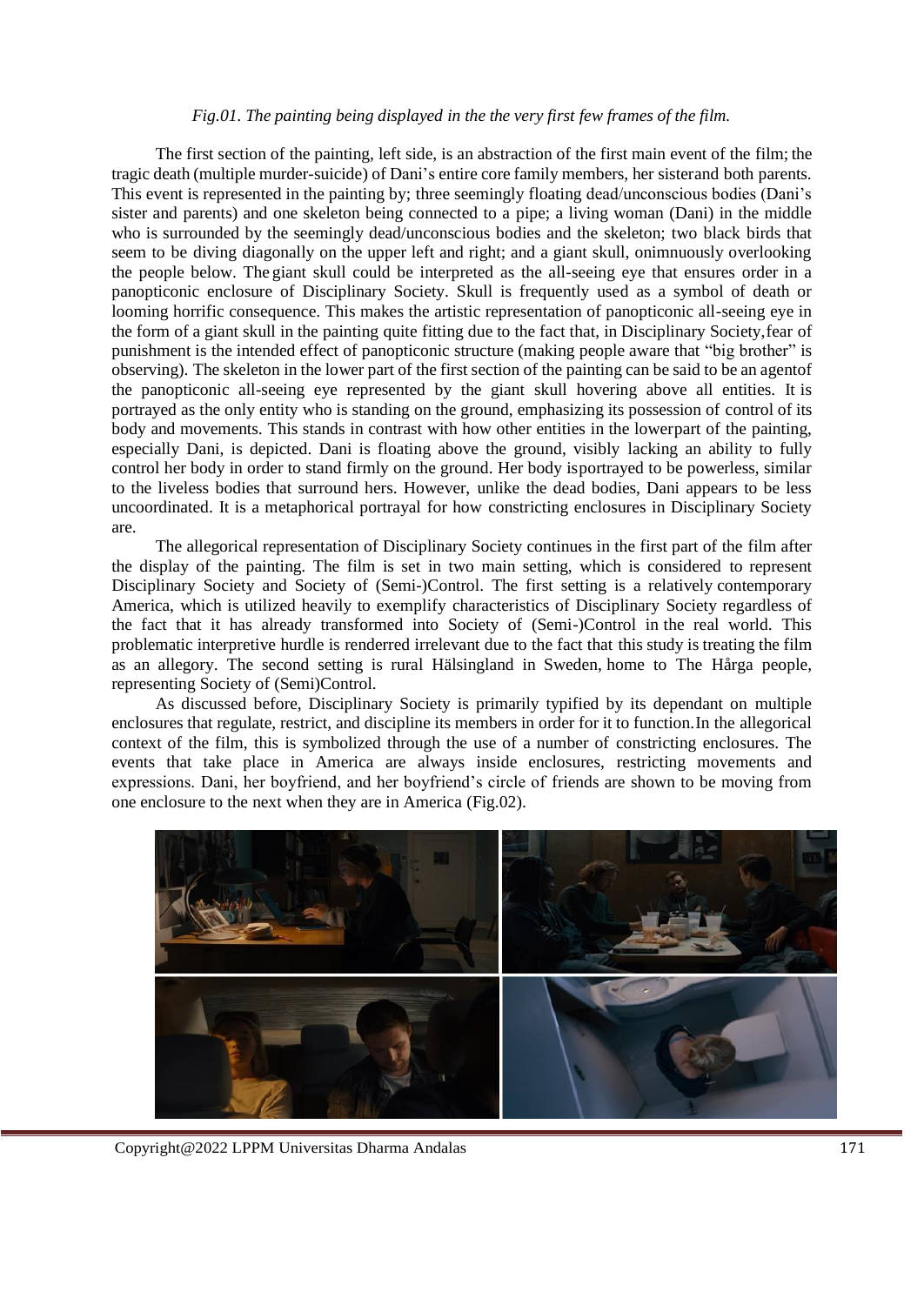### *Fig.02. Enclosures in the first setting of the film.*

The enclosures could easily inspire the feeling of alienation and powerlessness, similar to how disciplinary enclosures inspire helplessness and estrangement in real Disciplinary Society. Those feelings are enhanced through the constant use of dark color palette, as can be seen in the group of screen-capture above. In the first section of the painting displayed in the first few frames of the film, the alienating effect of enclosures issymbolized through how the skeleton severes the pipe attachedto Dani that would otherwise connect her to the rest of her core family members. This turns herinto a lone individual whose power is enormously limited. Her condition mirrors how individuals in Disciplinary Society are being led to believe that they are single, no-unified, entities who happen to occupy the same enclosures. These individuals are alienated from each other. The panopticonic structure on enclosures minimizes the possibility of a collective uprising produced by the realization about the possible existence of their communal power instead of mere individual responsibilities and liabilities. Furthermore, the film also emphasizes the prevalence of enclosures and how the characters are essentially being governed by them in the first setting by repeated use of transitions where the camera moves from the outside of enclosures into the inside of the enclosures. In Fig.03, the camera functions as a stand-in for all-seeing eye in a panopticonic structure. It is shown to be observing all of enclosures—represented by a collection of suburbanhouses—before zooming in toward a part of them, then one of them, and finally the inside of one of them. Fig.04 is part of a scene shot in the perspective of a figurative enclosed individual.The camera is gazing outside from the inside of a room. The tall buildings scattered outside offer no possibility for escape from the current one. There are just enclosures after enclosures.

# **4. CONCLUSION AND SUGGESTIONS**

Horror films have rarely received accolades from critics as works worthy of serious attention. The stigma about them as mere escapist entertainment persists until today. This couldbe observed in the emergence of the term 'elevated horror', which means 'artistic horror' or horror films that contain "thought-provoking" qualities. Although the term is problematic andcould be dismissed as a myopic elitism, there is a connection between the implication of the term—that most horror films are pure entertainment—with the main ingredient of horror, which is fear. As the primary aspect that drive the horror, fear is a powerful commodity. The physiological element and effect of fear seem to prohibit horror films from functioning as a site for introspection. Its immediacy appears to bypass the cognitive part of human brain and speak directly to human's primal processing, which is filled with emotion and irrationality. However, it is actually the physicality of horror films that gives them the ability to be what drama films are often claimed to be for their audience; a meditative site capable of expandingthoughts. This idea is supported by the concept of metaphor; how it depends on empirical worldand functions as the primary cognitive tool for our understanding of the world.

Moreover, horror's disruptive quality in that it continually demonstrates how the monstrous and evil circulate, invading complacent individuals, turning them into what they think as their opposites. This means that horror films possess a potential to show people that there is a possibility that the evil of the primal and primitive resides behind the veil of moral superiority and intellectual achievement of the modern world. Ari Aster's horror film entitled *Midsommar* (2019) exploits the metaphorical power of the horror in revealing how the archaic is actually in the possession of the modern/"cultured"/"civilized". The film is a reflection of the monstrosity of the systems that govern the contemporary society—a hypercapitalist society that is in-between Disciplinary Society and the Society of Control; Society of (Semi-)Control.This study mainly draws from Deleuze, Foucault, and Neo-Marxists. Data is collected by usingobservation method. As for data analysis methods, this study utilizes formalist technique called close reading and then apply the theory in an accordance with the methodological implicationsfound in them. It is found that the narrative and visual elements of the film allegorically depict crucial aspects of a Disciplinary Society, Society of (Semi-)Control, and hypercapitalist society. The film unveils the oppressive and repressive natures of late-stage capitalism and Society of (Semi-)Control. It is shown through the customary suicide of old people because they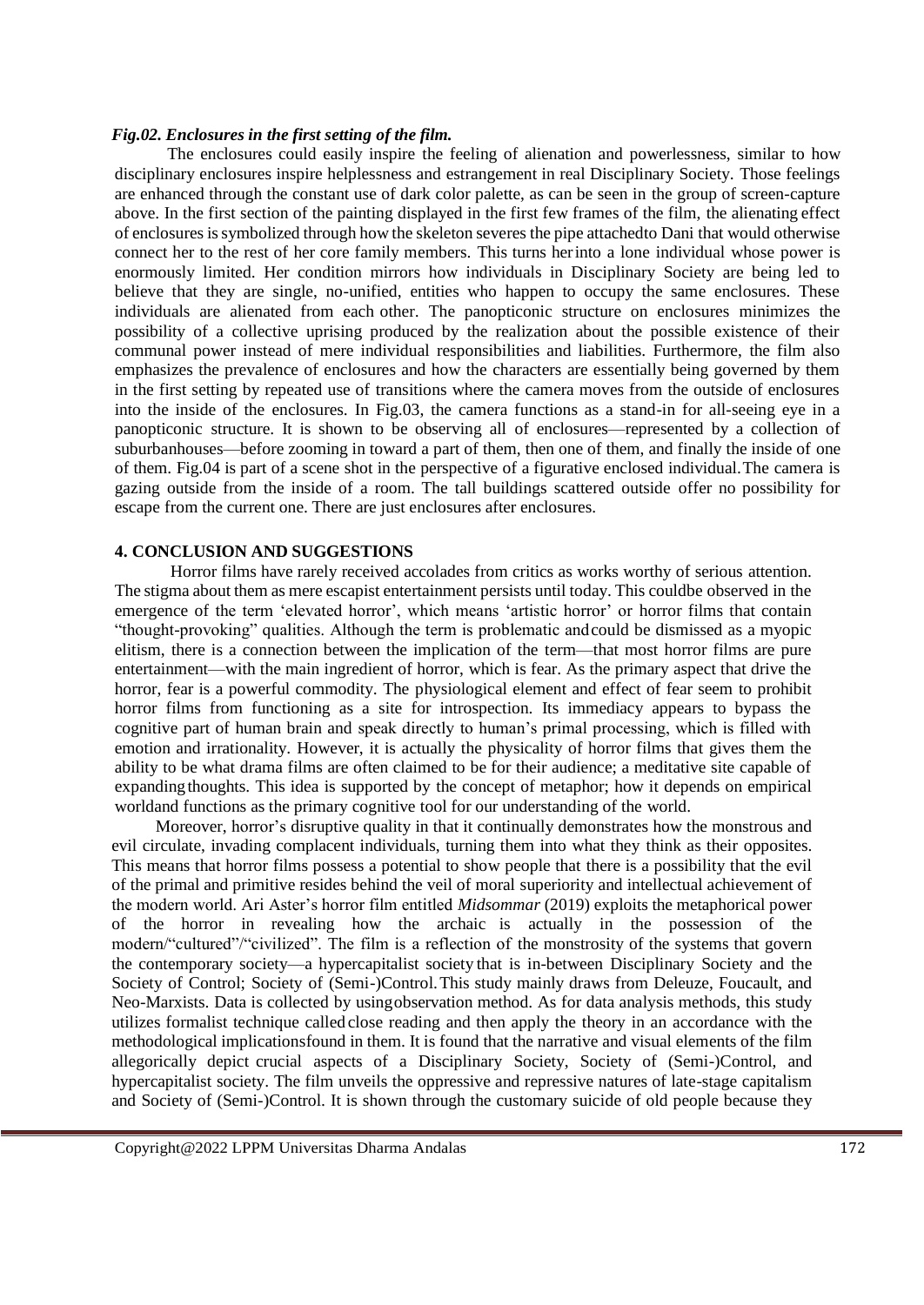are assumed to have past their productive years in a ritual called ättestupa; the strict division of labor; the deliberate reproduction of disable people; and the restriction to express one's ownership of personal pain and sadness could be interpreted as elements that construct an allegory for a hypercapitalist society. Moreover, through its heroine, Dani, *Midsommar* alsoexplore the process of how Disciplinary Society transforms into Society of (Semi-)Control.

# **BIBLIOGRAPHY**

Ab Rahman, Airini; et al. (2017). "Emerging Technologies with Disruptive Effects: AReview".

*PERINTIS eJournal.* 7 (2). Retrieved on October 24<sup>th</sup> 2021 [https://www.researchgate.net/profile/Umar-Zakir-Abdul-](https://www.researchgate.net/profile/Umar-Zakir-Abdul-Hamid/publication/321906585_Emerging_Technologies_with_Disruptive_Effects_A_Review/links/5a38fb87a6fdccdd41ff013d/Emerging-Technologies-with-Disruptive-Effects-A-Review.pdf)[Hamid/publication/321906585\\_Emerging\\_Technologies\\_with\\_Disruptive\\_Effect](https://www.researchgate.net/profile/Umar-Zakir-Abdul-Hamid/publication/321906585_Emerging_Technologies_with_Disruptive_Effects_A_Review/links/5a38fb87a6fdccdd41ff013d/Emerging-Technologies-with-Disruptive-Effects-A-Review.pdf) s A\_Review/links/5a38fb87a6fdccdd41ff013d/Emerging-Technologies-with-[Disruptive-Effects-A-Review.pdf](https://www.researchgate.net/profile/Umar-Zakir-Abdul-Hamid/publication/321906585_Emerging_Technologies_with_Disruptive_Effects_A_Review/links/5a38fb87a6fdccdd41ff013d/Emerging-Technologies-with-Disruptive-Effects-A-Review.pdf)

- Badley, Linda. 1995. *Film, Horror, and the Body Fantastic*. Westport, Connecticut: Greenwood Press
- Beaumont, Matthew. 2014. "Imagining the End Times: Ideology, The Contemporary DisasterMovie and *Contagion*". *Zizek and Media Studies: A Reader*. Matthew Flisfeder and Louis-Paul Willis (Eds.). London: Palgrave Macmillan
- Boagrd, W. 1991. "Discipline and Deterrence: Rethinking Foucault on the Question of Power in Contemporary Society". *The Social Science Journal Volume 28, Issue 3.*
- Bradley, Laura. 2019. "This Was the Decade Horror Got "Elevated"". *VanityFair*. Accessed onJuly 15<sup>th</sup> 2021 [https://www.vanityfair.com/hollywood/2019/12/rise-of-elevated-](https://www.vanityfair.com/hollywood/2019/12/rise-of-elevated-horror-decade-2010s) [horror-decade-](https://www.vanityfair.com/hollywood/2019/12/rise-of-elevated-horror-decade-2010s)[2010s](https://www.vanityfair.com/hollywood/2019/12/rise-of-elevated-horror-decade-2010s)
- Brody, Richard. 2019. ""Midsommar," Reviewed: Ari Aster's Backward Horror Story of an American Couple in Sweden". *The New Yorker*. Accessed on 17<sup>th</sup> July 2021 [https://www.newyorker.com/culture/the-front-row/midsommar-reviewed-ari-](https://www.newyorker.com/culture/the-front-row/midsommar-reviewed-ari-asters-backwards-horror-story-of-an-american-couple-in-sweden) [asters](https://www.newyorker.com/culture/the-front-row/midsommar-reviewed-ari-asters-backwards-horror-story-of-an-american-couple-in-sweden)[backwards-horror-story-of-an-american-couple-in-sweden](https://www.newyorker.com/culture/the-front-row/midsommar-reviewed-ari-asters-backwards-horror-story-of-an-american-couple-in-sweden)
- Cioran, E.M. 1993. *On the Height of Despair*. Translated by Ilinca Zarifopol-Johnston. Chicago: University of Chicago Press
- Deleuze, Gilles. "Postscript on the Societies of Control." *October 59 (1992): 3-7*. Accessed onJuly 13th, 2021.<http://www.jstor.org/stable/778828>
- Dickey, Colin. 2019. ""Midsommar" Is Here to Scare the Socialism Scaremongers". *Motherjones*. Accessed on 17<sup>th</sup> July 2021 [https://www.motherjones.com/politics/2019/07/midsommar-is-here-to-scare-the](https://www.motherjones.com/politics/2019/07/midsommar-is-here-to-scare-the-socialism-scaremongers/)[socialism-scaremongers/](https://www.motherjones.com/politics/2019/07/midsommar-is-here-to-scare-the-socialism-scaremongers/)
- Emily VanDerWerff. 2020. "Midsommar has a deeply trans narrative hiding in plain sight". *Vox.* Accessed on July 20<sup>th</sup> 2021 https://www.vox.com/culture/21307689/midsommartrans-review-ending-spoilers
- Faruk. 2012. *Metode Penelitian Sastra: Sebuah Penjelajahan Awal*. Yogyakarta: PustakaPelajar.
- Foucault, Michel. 2004. "Discipline and Punish". *Literary Theory: An Anthology (2nd Edition).* Julie Rivkin dan Michael Ryan (Eds.). Malden, MA: Blackwell Publishing.
- Francis, Jr, James. 2013. *Remaking Horror: Hollywood's New Reliance on Scares of Old*. Jefferson, North Carolina: McFarland
- Gedler, Ken. 2010. "Introduction: The Field of Horror". *The Horror Reader*. Ken Gedler (Ed). New York: Routledge
- Graham, Philip W. 2000. "Hypercapitalism: A political economy of informational idealism". *New Media and Society, 2(2): 131-156*.
- Guerin, Wilfred L. *et. al*. 2005. *A Handbook of Critical Approaches to Literature (5th Edition).* New York: Oxford University Press.
- Jameson, Fredric. 1991. *Postmodernism or the Cultural Logic of Late Capitalism*. Post-Contemporary Interventions. Durham, NC: Duke University Press.